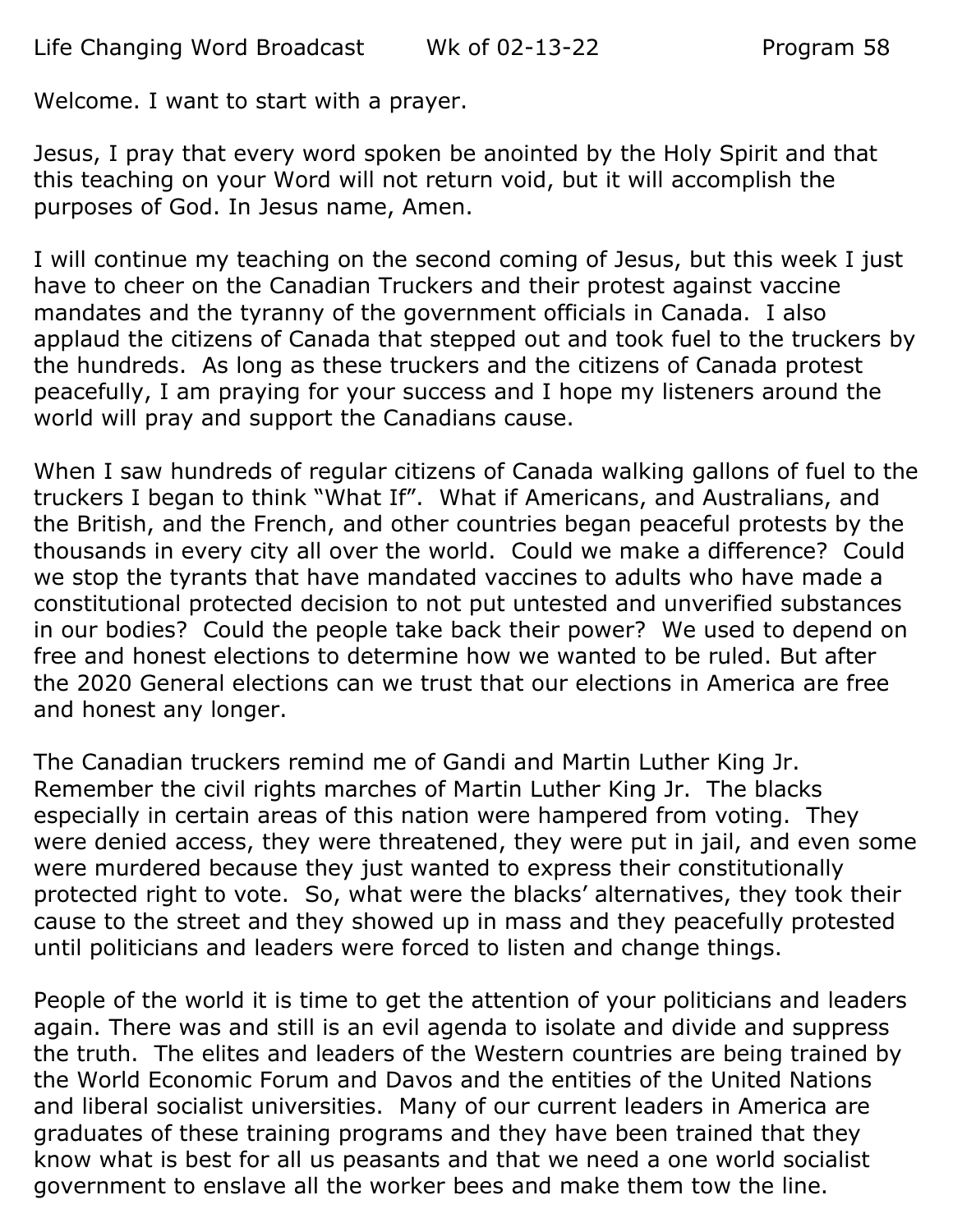They don't report the news in mainstream media. No, they preach their one world anti-christ propaganda and call it the news. It is Fake News. Worse, it is intended for evil and to divide us just like Nazi propaganda. The Nazis took control by putting one group against another. They isolated the communist, the socialist, the Jews, and made them one by one enemies of the state. Sound familiar. Sound like the current hateful and deceptive lies of some of our leaders today. Who would have thought a couple of years ago, that the government would try to separate us on issues like whether we wanted to take a flu shot?

On the other hand, they cancel, persecute, suppress, or even crucify the actual truth tellers. Even worse they are using our law enforcement agencies and lawmaking bodies to prosecute and identify truth tellers as terrorist. They are intimidating and threatening soccer moms at the PTA meetings, reputable and qualified scientist, independent radio and social media broadcasters.

The evil elites have locked us down, gagged us with masks, taken our jobs, threaten to take away our license to be a doctor, shut down the energy pipelines, raised gas prices, they have bungled our supply chains, mismanaged our national debt, caused unstainable inflation, ruined our economy, embarrassed us because of our appalling surrender of Afghanistan, destroyed our reputation as a loyal ally, denied us access to our loved ones in covid wards so we will never really know how or why our loved ones died, they refuse to let us travel freely, they opened our southern border to mostly single males that have not been checked for criminal records or terrorist associations, they have defunded the police and let crime run rampant in our communities, they have allowed transgender men to go into our little girls locker rooms in the public schools and the list goes on of the insane overreach of the government into our personal lives.

I have to ask. When is enough, enough? Does anyone have any common sense in government? How much longer are the citizens of what are supposed to be free countries going to put up with the mismanagement of our nations? How long will you tolerate corrupt government leaders that have been bought off by China and trained by George Soros and Klaus Swab to destabilize our nations and turn them into third world countries? How much longer will you allow your children to be taught lies in school about the history of the United States and what your grandfathers fought to build and preserve and protect? Why are you letting these subversive school board liars turn our grandfathers and veterans into monsters when they should be celebrated like heroes. How long are Christian Americans going to be weak on abortion and covid lockdowns? How long are Christian pastors going to care more about their taxexempt status and their mega church buildings than preaching about sin,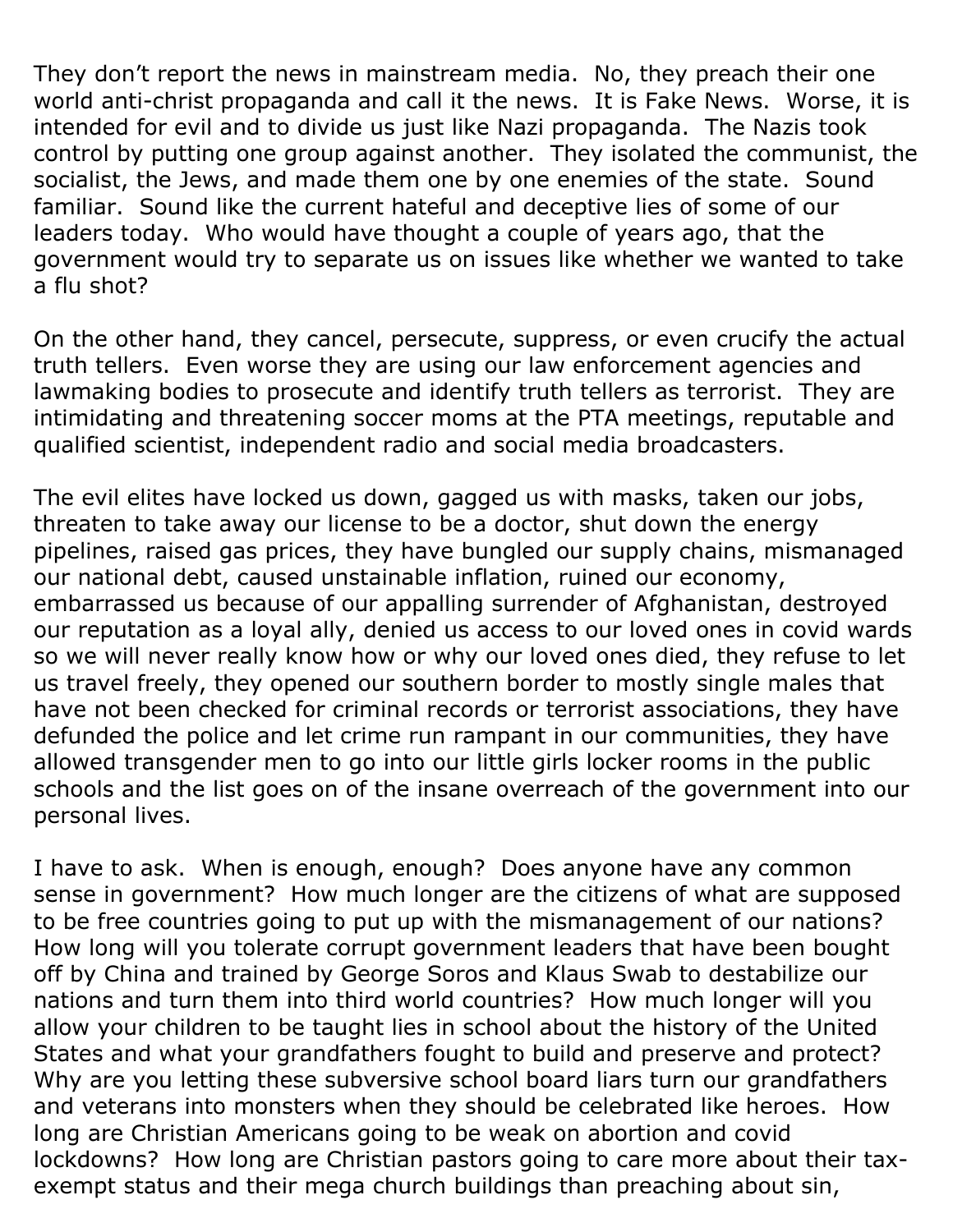abortion, fornication, homosexuality, and corruption in government. In other words, I challenge our American Christian pastors to tell the truth to their congregations and if necessary, shout it from the house tops and from the street corners and skid row and flush out sin and iniquity wherever they find it.

Jesus taught the truth in the synagogues and established religion hated Him for it. So, Jesus took His message of truth and good news to the streets. He went to where the sinners lived. He sat for hours and preached in the wilderness. Jesus, this one solitary man, armed with the only the truth and the power of the Holy Spirit changed the whole world. Remember this was before Tv or social media.

Now we have one brave group of Canadian truckers who are standing up for their rights. As long as we keep it peaceful let's pray for them and support them and even follow their example in our own communities and nations around the world.

Martin Luther King Jr had a dream. Well today, I have a dream. I dream of every restaurant, business, school, church, and air plane being able to open up if that it what they independently choose to do. I dream of anyone who wants a vaccine to get one, but if you don't want a vaccine then you can still work or travel and live your life free to choose. I dream of anyone who wants to wear a mask to wear one, but if you don't want to wear a mask then you have the freedom to choose without being punished by your employer, or your school, or the airlines, or bank, or being denied access to a government office, medical facilities, or businesses. I have a dream of out of work construction workers, oil workers, engineers, unvaxed students denied entrance to college, punished doctors and nurses, unemployed teachers, or any American than thinks we should have a strong and defendable border to come to Texas and help us build a border wall. I have a dream of American truckers, cowboys and ranchers with horse trailers, retired seniors with RV's, motorcycle clubs, or veterans in wheel chairs to form a peaceful but powerful convoy from coast to coast and border to border of the United States and stand up for our freedoms that are being taken away daily and refuse to be silent and sit on the sidelines anymore. I have a dream for American pastors and Christians to stand up for their freedom of religion and to open up and pack out every church building in America this Sunday and pray and fast until we see real change in our nation. I have a dream that America will be the beginning of a worldwide revival that will shake the gates of hell and put every demon on the run. I have a dream that all Western nations will open up, stand up, and reassert their constitutional freedoms and take back the power of the people.

So, you ask, why is a Bible teacher talking about this and what does it have to do with any lesson in the Bible. I want to refer you to the book of Nehemiah in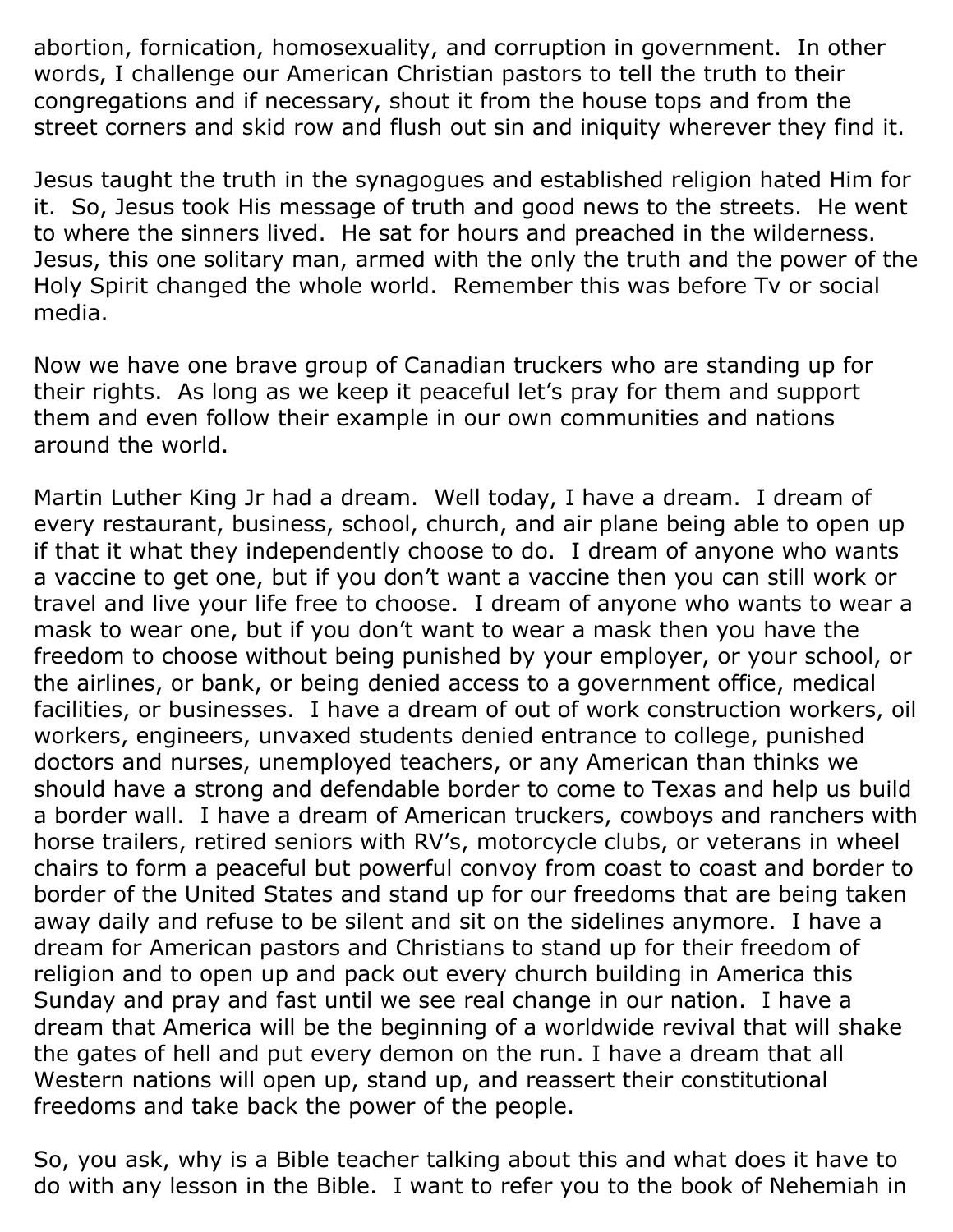the Old Testament of the Bible. I want to encourage you to read the whole book of Nehemiah, because of time I will paraphrase much of the story.

Nehimiah was an exiled Jew and the cup bearer or servant to the Persian King Artaxerxes. He received news that the remnant of Jews who had survived the exile is in great trouble and the wall of Jerusalem is broken down, and its gates are destroyed by fire. He immediately mourned over that news and fasted and prayed and ask God to forgive his people and to remember the covenant promise God had made to the Jewish people. He asks God to intervene. And God did. The king he served noticed how sad he was and asked if he was sick. Nehimiah told the king about the conditions in Jerusalem and requested that the king let him return to Jerusalem and repair the walls and gates of the city. He also requested letters from the king giving him safe passage through each province and even granting him resources and building materials to repair the city. Well of course anytime we start a project for God, satan will send enemies to discourage, delay, deny us completion of that project. So, Nehimiah was very wise and he did not tell anyone about his mission and he inspected the walls at night in secret and after he had made his assessment and come up with a plan then he told the priests and the nobles and the those who would do the work his plans. Nehimiah was meet by opposition of some local leaders that did not want the Jerusalem rebuilt and repaired. These leaders scoffed and made threats and even conspired to attack the wall builders and kill them. They also accused Nehimiah of being a trouble maker and rebelling against the Persian king. They even conspired to arrange a meeting with Nehimiah that was a trap to kill him, but Nehimiah did not go and he did not back down. They even sent a false prophet they hired to scare him. But he united the wall builders and made them work with a hammer in one hand and a sword in the other. The workers took turns sleeping, and guarding, and working. They even slept in their clothes except when the clothes were being washed. In Nehimiah 4:19-20 he instructed the wall builders to rally to the sound of a trumpet to defend off attacks.  $19$  And I said to the nobles and to the officials and to the rest of the people, "The work is great and widely spread, and we are separated on the wall, far from one another. <sup>20</sup> In the place where you hear the sound of the trumpet, rally to us there. Our God will fight for us."

My question to you, is does the Christian Western world have a leader that will mourn and pray and fast and repent and ask God to intervene. But more than that, a leader that will take action and confront the evil government policies. We need to be united and trained how to be wall builders and also how to stand on that wall and defend it.

Nehimiah was actually not a recognized leader. He was actually a servant to a foreign king, but seeing his homeland being trampled down moved him to his knees and to ask God for help and then put God's plan to rebuild the wall into